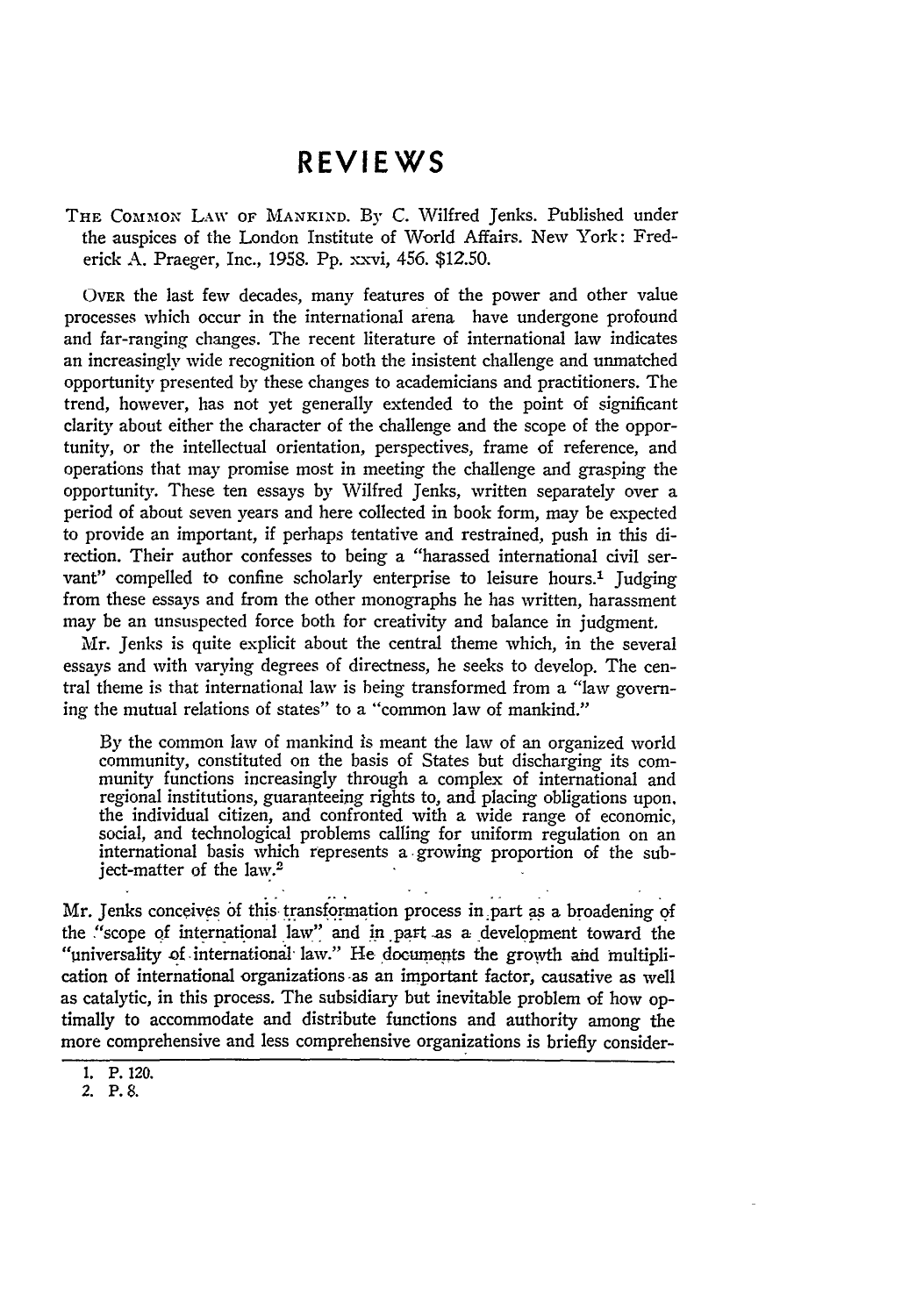ed; and complementarity is presented as the dominant motif to be worked out in specific allocations and interrelations. To illustrate the range of contemporary problems that reflect basic changes in the conditions of the international arena and with respect to which the formulation of inclusive standards and policies has come, in differing degrees, to be regarded as needful, Mr. Jenks deals in successive essays with colonial policy, employment policy, peaceful uses of nuclear energy, international cooperation in Antarctica, and peaceful exploration and use of outer space. The final chapter comprises the now famous essay that depicts, in classical and urbane lines, the "good craftsman" in international law who would contribute to, and perhaps significantly influence, the transfiguration of international law into the "common law of mankind."

In his essay on "The Scope of International Law," Mr. Jenks adverts to the plethora of inclusively prescribed substantive rules that have emerged over the last half century and affirms the inadequacy of presenting them either as integral parts of, or as inelegant extrusions from, the inherited framework of international law. He pleads vigorously for a "re-examination of the existing concepts of the structure and arrangements of international law"<sup>3</sup> and for exploring, "empirically and experimentally,"<sup>4</sup> an approach to a "new synthesis" of traditional structure and modern substance that will permit "exposition" of the contemporary law as a "coherent system." He understands the principal task along this line to be one of "definition and arrangement" of the "scope, province and content" of international law.5 Mr. Jenks' recommended arrangement comprehends nine major categories dealing respectively with the international law relating to: (1) the structure and law-making processes of the international community; (2) the peaceful relations of states; (3) human rights protected **by** international guarantees; (4) property rights of a distinct**ly** international character; **(5)** activities of various public services, corporations, and individuals; (6) conflict of laws; (7) treaties and other international agreements; (8) international arbitration and judicial settlement; and (9) use of force in international relations.

Thus, Mr. Jenks has achieved an impressive listing of matters with respect to which substantive standards and rules are projected in contemporary international law. And, in keeping with his theme that a "common law of mankind" is a "law of an organized world community," he places prominent emphasis upon the expanding role of international institutions in processes of authority in the world arena. It is; however, somewhat difficult to discover the comprehensive unifying structure, the organizing principles and criteria, that would appropriately qualify this "presentation" as a "coherent system." Mr. Jenks has too modestly defined the nature of the immediate tasks that must be performed if legal scholars are to contribute to the development both of "an organized world community" and of a law for such community that would per-

**<sup>3.</sup>** P. **7.**

<sup>4.</sup> P. **8.**

<sup>5.</sup> P. 14.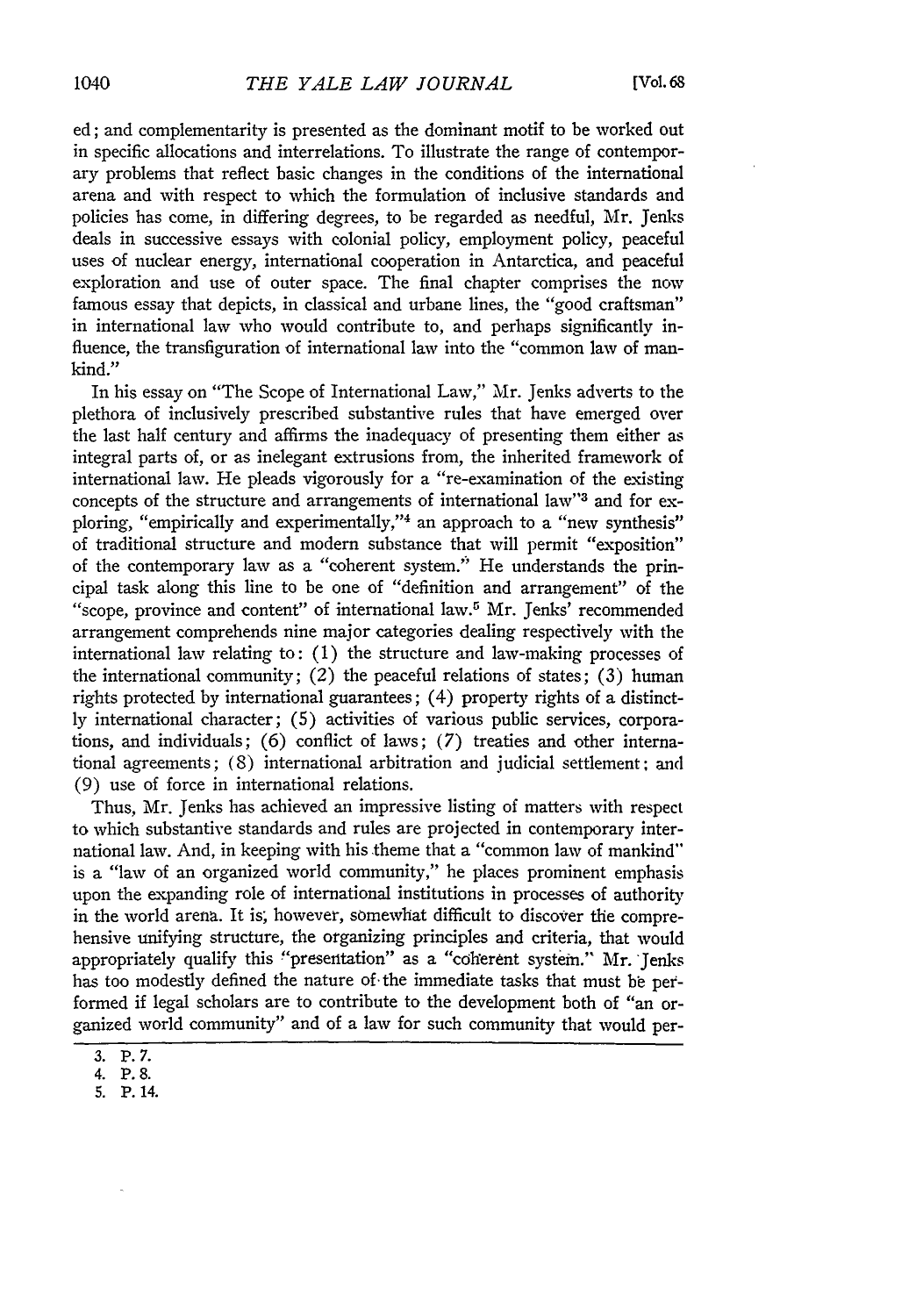## *REVIEWS* **19591** 1041

mit all its peoples to approximate the richest fulfillment of their common value aspirations. It seems open to debate whether the redefinition and rearrangement of varying sets of authoritative propositions constitute the most important and most pressing requirements of such development, and whether they are more than relatively minor aspects even of what Mr. Jenks describes as "the collective and long-term task of rebuilding the intellectual foundations of a more adequate analysis and exposition"<sup>6</sup> of a contemporary law of nations.

To rebuild intellectual foundations, a scholar must begin with a clear notion of what he means by "law." Not that the ancient disputation as to whether international law is or is not appropriately characterized as "law" should be resurrected (though this is not, it might be added, exclusively a matter of *de gustibus non disputandum est;* verbal characterizations do have an impact upon the perspectives of peoples). But the scholar must become very clear about the reference he assigns to "law" and, whatever else may be encompassed in such reference, it must include not merely words (perspectives authoritatively verbalized) but a whole process of decision (perspectives and operations) and a way of distinguishing between decisions which are both authoritative and effective and decisions which are effective only. An operable conception of decision-making requires the scholar to identify the maker of decisions, locate him in a social process, distinguish the events that come to the focus of his attention from the responses that he makes in the form of decisions about such events. Moreover, he must inquire into and intellectually isolate the various factors that, in varying degree, account for-that is, condition or affect-such responses, and consider the probable consequences of such decisions in terms of relative approximation of, or regression from, the value goals to which the decision-maker is committed. The requirements of investigation that focuses upon decisions are, at this level of abstraction, the same both for decisions where authority and effective control converge and for decisions where authority plays but a negligible role. The former, of course, has traditionally constituted the distinctive field of study for the lawyer.

To be sure, a variety of intellectual models may facilitate the making of these distinctions and the performance of these tasks.7 Over the last two decades or so, one model has been developed and increasingly refined and applied **by** academicians who explicitly avow an orientation to the consequences of legal decision upon policy.8 They constantly seek to perform an intelligence

**8.** The written **presentations** include: Lasswell & McDougal, *Legal Education and Public Policy: Professional Training in the Public Interest,* **52** YALE L.J. **203** (1943);

*<sup>6.</sup>* P. 58.

*<sup>7.</sup>* See, *e.g.,* SNYDER, BRUCx & SAPIN, DEcISION-MAKING **AS AN** APPROACH TO **THE** STUDY OF INTERNATIONAL POLITICS (1954); KAPLAN, SYSTEM AND PROCESS IN INTER-**NATIONAL** POLITICS **(1957);** *Q.* **WRIGHT, THE STUDY OF INTERNATIONAL RELATIONS** (1955); LUCE & RAIFFA, **GAMES AND DEcrsioNs** (1957); **SHumIK, READINGS IN GAME** THEORY **AND** POLITICAL BEHAVIOR (1954); DAVIDSON, **SUPPES** & **SIEGEL, DECISION** MAKING; AN EXPERIMENTAL APPROACH (1957); PARSONS, THE STRUCTURE OF SOCIAL ACTION (1937) *;* **TOWARD A GENERAL THEORY** OF **AcTION** (Parsons & Shils eds. 1954) ; Easton, *An Approach to the Analysis of Political Systems,* **9** WoRLD POLITICS 383 (1957).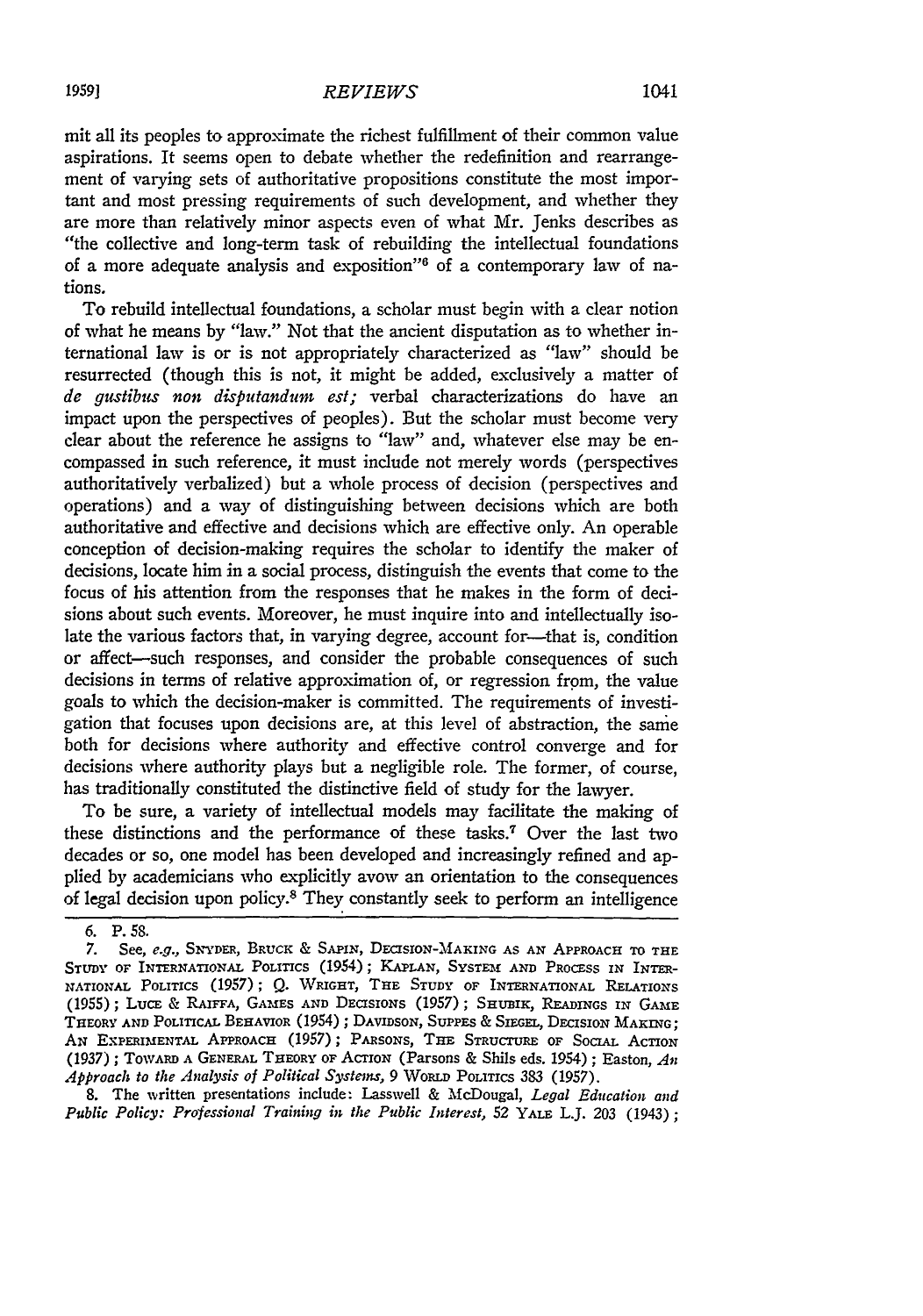and recommending function in relating such decisions to the value patterns of a public order dedicated to human dignity-an "ideal" society that would actively seek to achieve the widest possible sharing of values among its human constituents. Some reference to this model for teleologically-oriented inquiry may provide an interesting comparison with Mr. Jenks' new synthesis.

Under the model, initial discriminations are made by conceptualizing the raw, living events that crowd the international arena in such bewildering profusion, in terms of a global process of social interaction for, and interdetermination of, values. Within this overall community process, the theoreticians distinguish a global effective-power process-a process wherein power is conceived by the participants to be the principal value at stake-from other component value processes that are primarily engaged in for values other than power. To facilitate the ascription of operational meaning to these basic conceptualizations, the world power and other value processes are each analytically broken down into a few major phases or features including: participants, with their perspectives; the arenas or situations and conditions in which they interact; the base (instrumental) values they employ; the strategies they devise and pursue; and the outcomes or changes in relative value positions that ensue from interaction.

Within the world process of effective power, as in every other value process, is found a stream of decisions; each value process may in fact be conceived of as comprising a decision-making process. Legal scholars characteristically focus upon decisions with respect to the making and content of which authoritative community expectations are projected. Accordingly, a specialized process of authoritative decision-making is next distinguished within, and as an integral aspect of, the world process of effective power. Systematic description of this authoritative or legal-decision process is sought by utilizing categories parallel to those employed in describing the power process: decision-makers, with their objectives; the arenas and conditions in which decisions are made; the bases of power utilized to sustain the decisions arrived at; the functions performed in the course of making and implementing decisions; and the result-

McDougal, *International Law, Power and Policy: A Contemporary Conception,* 82 **HAGUtE** RECUEL 137 (1953); Lasswell, *Current Studies of the Decision Process: Automation Versus Creativity,* 8 W. PoL. Q. 381 (1955) **;** Dession & Lasswell, *Public Order Under Law: The Role of the Advisor-Draftsman in the Fonation of Code or Constitution,* 65 *YA.E* L.J. 174 (1955) ; Dession, *The Technique of Public Order: Evolving Concepts of Crini*nal Law, 5 BUFFALO L. REV. 22 (1955); Katzenbach, *Conflicts on an Unruly Horse*: *Reciprocal Claims and Tolerances in Interstate and International Law, 65* YALE L.J. 1087 (1956) ; Lasswell, *Clarifying Value Judgment: Principles of Content and Procedure,* 1 **INQuIRY** 87 (1958) ; McDougal & Lipson, *Perspectives for a Law of Outer Space,* 52 AM. J. INTL L. 407 (1958); McDougal & Burke, *Crisis in the Law of the Sea: Comnuity Perspectives Versus National Egoism, 67* **YAIE** L.J. 539 (1958); McDougal & Feliciano, *International Coercion and World Public Order: The General Principles of the Law of War, 67* YALM L.J. 771 (1958); McDougal, *The Impact of International Law Upon National Law: A Policy-Oriented Perspective, 4 S.D.L. REv. 25 (1959)*; Lasswell & Donnelly, *The Continuing Debate Over Responsibility: An Introduction to Isolating the Cdndernation Sanction, 68* YALE L.J. 869 (1959).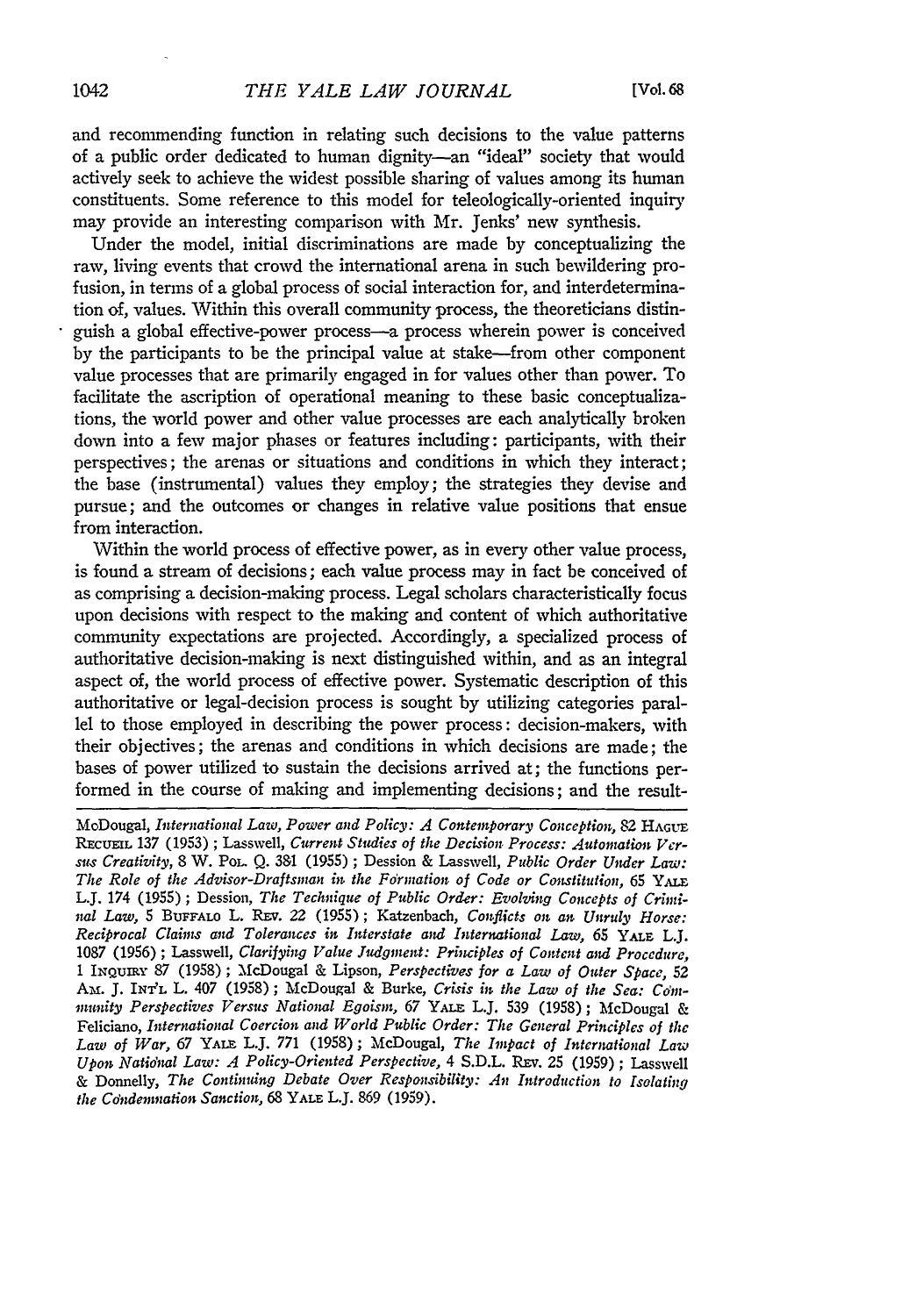ing effects upon allocations of values between contending claimants and in the community at large.

With this basic intellectual frame of reference, the legal scholar can attempt to perform those tasks that are demanded in any inquiry envisaging, beyond the satisfactions of private comprehension of international life and of symmetrical arrangements of legal rules and doctrines, the active moulding of the developing future more nearly in accordance with the configurations desired. The scholar may proceed to make completely explicit both the value goals and policies established by the community and those which he, as an informed and responsible moral being, would recommend; to describe and examine the flow of decisions for trends conforming to or deviating from the goals and policies so specified; to identify the contextual factors that account for the actual contours of decisions and trends in decision; to estimate the probable future course of decision by the disciplined projection of observed trends; and, lastly, to consider alternatives in specific policy and procedures that may promise more by way of swifter movement, at less social cost, toward the clarified objectives of policy.

Distinctively, the international lawyer inquires into those phases or features or particular types of interaction in the world power and other value processes which are, in and through the functioning of authoritative decisional processes, accorded community approbation and protection or disapprobation and rejection. This is, in its most general tenor, an inquiry into the state of public order in the world arena. In the hands of the lawyer, the preliminary purport of the model is thus to assist in isolating the recurring contexts of disagreement over the limits or requirements of authoritative community policy bearing upon such phases or features or interaction. These controversies-the problems that are of immediate concern to the lawyer--can, on one level of abstraction, be generalized as sets of contraposed claims and counterclaims which the authoritative decision-makers must resolve. For sharper focus in the performance of the tasks necessarily involved in the problemsolving process that is international law, these controversies may be organized around the same categorizations used in describing the power and other value processes in the world arena. Initial emphasis is laid upon the problems aris**ing** in the world process of effective power; this process continues to comprehend, directly and immediately, the bulk of international law.

Thus, authoritative community policy is concerned with the type and character of *participants* in the world power process. With increased frequency in recent years, authoritative decision-makers have been confronted **by** dramatic changes in the composition of the international community as new territoriallybased bodies politic have emerged. Newly organized territorial communities commonly demand to be recognized as fully competent to take part in all authority functions and processes in the international arena. Community policy, however, acknowledges that already established states frequently grant or withhold recognition as a tactic in strategic diplomacy. Since the same events in the world power process that manifest the factual organization of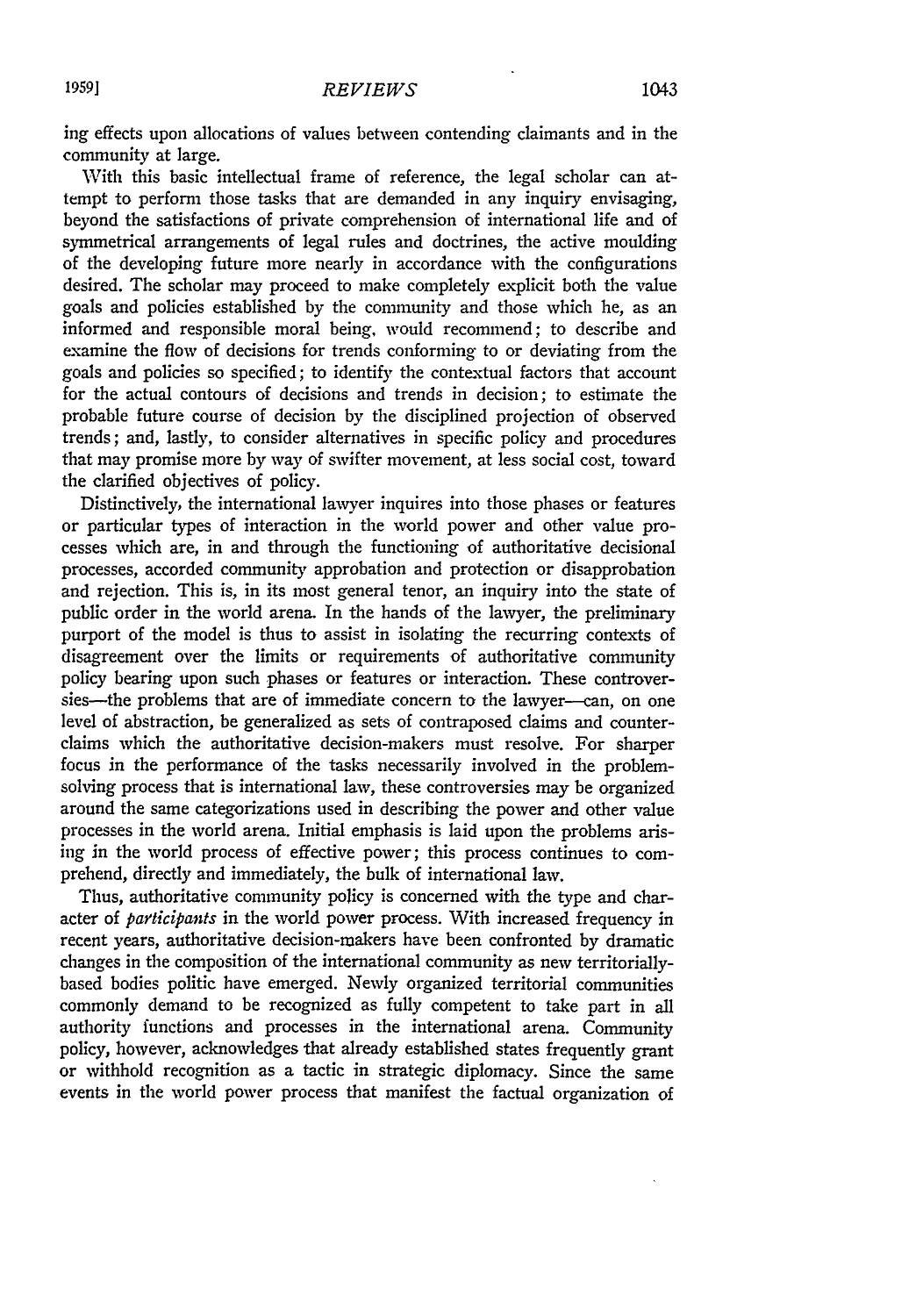a new body politic most commonly mark the modification or reconstruction of some older polity or polities, decision-makers are simultaneously presented with specific claims for continued enjoyment of benefits and with specific claims for responsible assumption of burdens.

New territorial elites make many particular claims for access, in many differing types of interaction, to varying *arenas* of formal authority, including both municipal tribunals of different states and external forums, organized and unorganized. Other specific claims characteristic of new elites relate to almost every other feature of the world power process. These claims are dealt with in a large number of decisions which formulate and apply authoritative policy about "consequences of recognition." Demands for admission to the organized external arenas, constituted **by** international governmental organizations and international tribunals, also raise certain problems which decision-makers seek to regulate under labels of varying equivalence: "membership," "representation," "credentials," and the like.

Even a quick and cursory examination reveals the number and multifariousness of the claims and demands states make with respect to the *bases of power* they employ in their day-to-day interaction and competition for values. Specific claims of this general type are conveniently grouped under three broad categories that refer to the fundamental components of state power: people, resources, and institutions.

With respect to people, most conspicuously a state claims, vis-à-vis other states, the comprehensive, continuous control and protection of certain people as members of its community: "Mr. *A* is our national." **By** way of restricting the competence claimed **by** states to prescribe criteria and conditions for inclusion of people in this class, community policy establishes certain requirements of a "genuine connection" between the person claimed and the claimant state. Control over people is the cumulative import of more particular demands to competence to determine who may participate, to what extent, in what internal value processes; these demands for control may thus be subcategorized for minutely detailed examination in terms of the internal value processes in which participation is at stake both for individuals and for the varying private groups those individuals organize. Some international regulation of these demands is attempted **by** specifying and applying, in the case of aliens, a "minimum international standard" of treatment and principles and procedures for "diplomatic protection" by the alien's home state. In the case of citizens and stateless persons, the relevant common standards **are** those of "human rights" and "asylum."

Claims to varying degrees of control over resources have long been the subject of community prescription and policy. The claims of states to the complete and exclusive control over the resources which constitute their geographical base-including land masses, internal waters, and air space-are the most characteristic. Claims to establish exclusive control over unappropriated land areas were much more important in preceding centuries than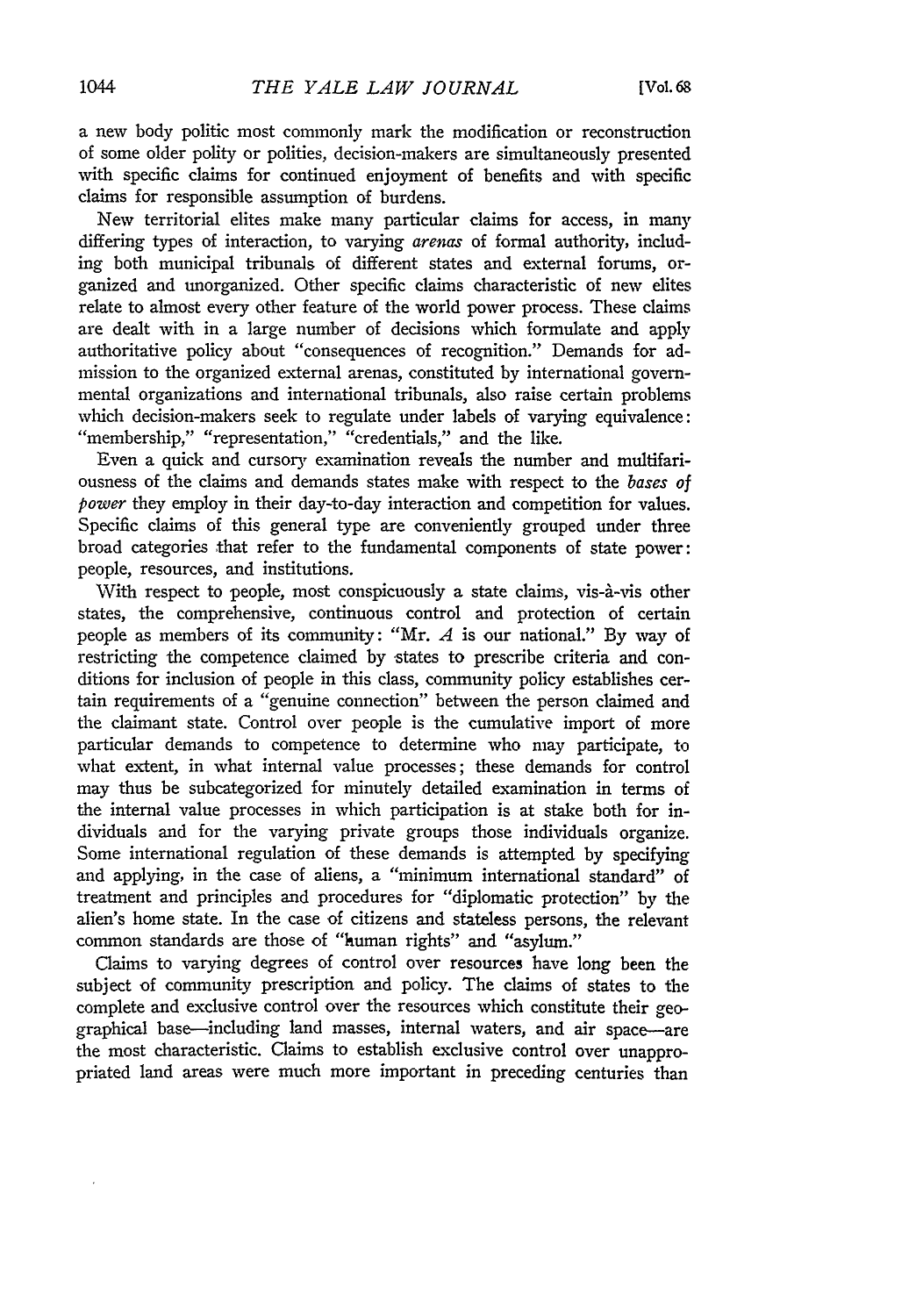today, though, as Mr. Jenks documents,<sup>9</sup> they have recurred with respect to the polar areas. As access to surfaces of comparable solidity in outer space is obtained, claims of this type may possibly acquire new prominence. An impressive and increasing amount of community prescription, conventional and customary, is addressed to the accommodation of competing claims to the use and exploitation of great common resources such as international rivers, international waterways, and the oceans. The beginnings of community policy about uses of outer space seem now, Mr. Jenks believes,<sup>10</sup> at least hazily discernible. Another type of resource that may become particularly important in the future is weather or climate.<sup>11</sup> As techniques of weather modification are invented and developed, the assertion of claims to control this resource may be expected. They may pose still more perplexing problems of policy.

Freedom to determine the specific forms of, and exclusive competence to control, internal institutional arrangements—the structures and processes of both authoritative and effective decision-making established within its borders-is fundamental to a territorial community that presents itself to the rest of the world as a distinct unit of participation in global value processes. The common corollary of these comprehensive claims is the demand for an equal voice in the prescribing of policies for the general community of states. Appropriately contraposed to these claims are the demands, made **by** the rest of the community, that the new state assume an equal responsibility for applying and sustaining jointly formulated policies, in internal as in external arenas, and for maintaining municipal institutions substantially adequate to permit performance of the specific obligations that responsibility entails.

Claims and controversies about the *practices* or strategies in which states engage in the course of mutual interaction may be organized under two main headings that correspond to the two principal modes of interaction: the one of persuasion or agreement, the other of deprivation or coercion. This grouping does not imply rigid dichotomy, but embraces the whole spectrum of modalities ranging from those in which friendly persuasion is predominant to those involving the most severe and comprehensive deprivations. The first principal group includes all controversies that relate to the privileges and immunities of state officials thrust into the world arena as agents of their body politic for peaceful interaction. It includes, further, the many differing controversies that arise at every phase of the making and execution of agreements-formation, application, interpretation, termination-in the disposition of which decision-makers have recourse to the body of prescriptions compendiously designated as the "law of treaties." The second principal group comprehends manifold problems arising in connection with infliction of deprivations which may differ widely in degree of severity or intensity. Relatively

<sup>9.</sup> Pp. 367-69.

**<sup>10.</sup>** P. 401.

<sup>11.</sup> See U.S. ADVISORY COMM. ON WEATHER CONTROL, FINAL REPORT (1958).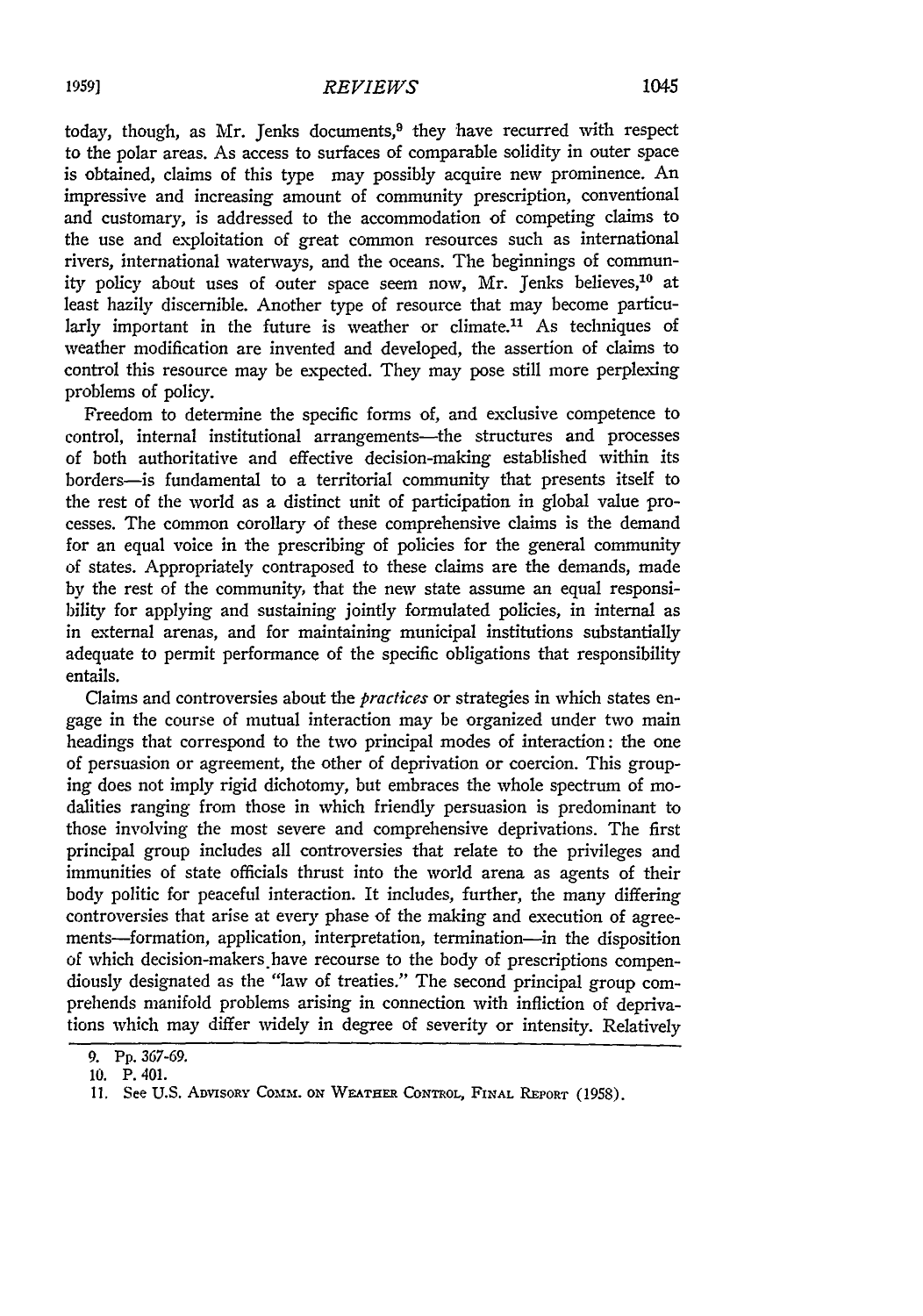mild deprivations generate controversies about attribution of responsibility and determination of appropriate reciprocities to which decision-makers respond by invoking somewhat amorphous doctrines like "state responsibility," "nonintervention," "international delinquencies," or "international torts." The infliction of more severe deprivation or the exercise of more intense coercion evokes varying claims and countering claims with regard to every aspect or stage of such coercion or deprivation-from resort or initiation, through management and conduct, to deceleration and termination. For securing community control and mitigation of these claims, there have emerged over the centuries certain fundamental policies embodied in what is similarly compendiously called the "law of war."

The remaining major category covers a multitude of specific claims and controversies that relate to the *outcomes and effects* of interaction in world power processes. Preliminarily, controversies with respect to the outcomes that are obtained in particular instances of interaction are to be distinguished from controversies relating to the aggregate effects of the whole process of power upon the structure and composition of the international community in general and upon the internal structure and composition of individual participating polities. The one is concerned with competing demands for authority over-in the sense of competence to prescribe and apply policy to-a set of events or changes in value positions comprising a particular transaction, encounter or activity, either of state officials or of private persons and associations. The other deals with demands asserted in the course of the restructuring or reconstituting of the international community that results from the alteration or extinction of old bodies politic and the emergence of new ones. Controversies embraced in the first group commonly present the issue of whose policy is to be applied to the events which may variously have occurred within the territory of the forum state, or upon the high seas and superincumbent air space, or within another state's territory. In the resolution of this general issue, decision-makers have customarily referred to complementary prescriptions about "bases of jurisdiction" and about *"acts* of state" and "immunities," as well as to the body of doctrine commonly called "private international law" or "conflict of laws." The second group includes all the demands and counterdemands-of both the old and the new bodies politic and of third states-for reconsidering or continuing a variety of commitments made prior to the structural changes in the several polities involved. These controversies have traditionally been met with doctrines pervaded by a rather elusive distinction between "state succession" and "succession of governments." Thus, consideration of these controversies about outcomes and effects shades almost imperceptibly into consideration of the problems subsumed under the initial category of participants. The model reflects both the continuity of power processes and the almost continuous reconstituting of the world community.

States, while perhaps the most conspicuous type of participant, are **by** no means the only kind of groups or entities that effectively participate in the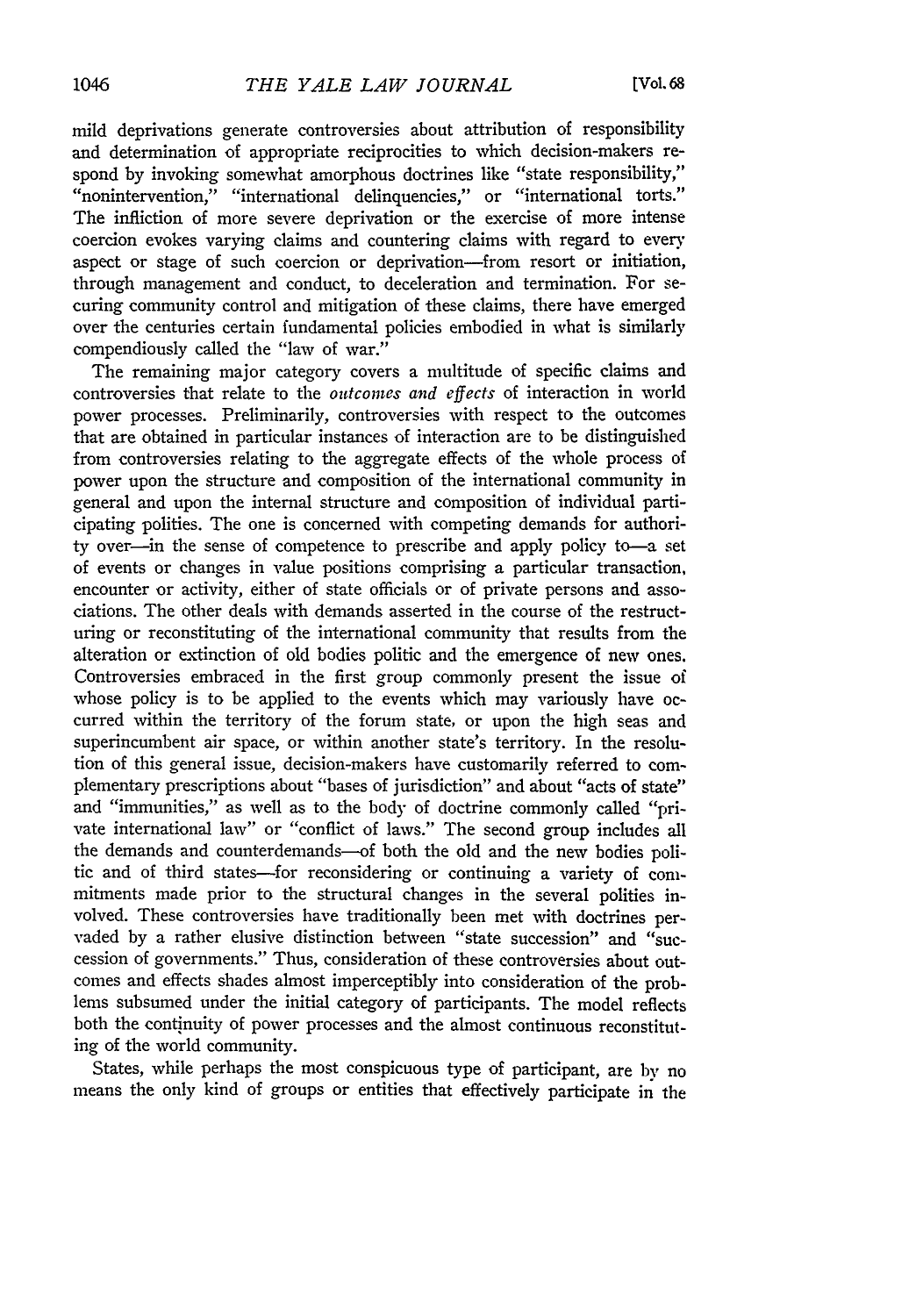world process of effective power. One of the chief merits of Mr. Jenks' presentation is that he accords explicit, if still partial, recognition to this fact. The model referred to may be utilized for similar contextual inquiry into the interactions of other types of participants: international governmental organizations, political parties, pressure groups, private associations, and individuals. The same model, furthermore, may be employed for analogous inquiry into the other global value processes, the processes, that is, in which the principal value sought is one other than power. Such inquiry, for instance, into the phases of processes of wealth production and distribution in the international community which are sought to be subjected to regulation by authoritative decision, would embrace all of what Mr. Jenks calls "the law of international economic relationships."<sup>12</sup>

The same kind of analysis may, still further, be utilized whatever the territorial compass of the processes of social interaction which are examined. The model, in its application to lawyers' tasks, is designed to provide a framework for analysis and appraisal of any system of public order, whether the system examined be limited in its geographic comprehension to one province of a state or to a single state, or comprehend two or a few or many states, and of the interrelations of such systems. The world is visualized as a graduated series of community contexts-each exhibiting a public order system--of varying territorial scope, which intersect and affect each other at many different points. Reflecting this conception of the world, such a framework may permit -for the better prosecution of the component tasks of policy-oriented inquiry -- one to trace the interrelation of each process with every other process and to place in comprehensive, unifying context not only the problems of "public international law" and "private international law" but also those of municipal or regional law. Some such framework seems essential for a comparative investigation of the various public order systems, in particular for inquiry into the "general principles of law," sometimes quaintly termed the "general principles of law recognized by civilized nations." These general principles, when appropriately explored and formulated, may be regarded as expressing the deepest-held convictions, demands and supporting expectations of the differing peoples about the globe, and hence as offering one index to those wider community perspectives called international law.

This brings us to Mr. Jenks' essay on "The Universality of International Law." **A** substantial portion of this essay is devoted to an exploration, impressive in its geographic and temporal scope (from the precepts of Lao-Tze to the Italian civil law, from Ashanti tribal custom to the law of the Soviet state), of differing legal systems with the end of ascertaining the extent to which certain principles, posited as "basic," have been embodied in these systems. The survey, characterized, Mr. Jenks cautions,13 more by breadth than by depth, is principally moved by the hope that from varying legal systems

<sup>12.</sup> P. 152. Dr. Schwarzenberger's phrase is "international economic law." SCHWAR-ZENBERGER, **INTERNATIONAL** LAW **231** (3d ed. **1957).**

<sup>13.</sup> P. 121.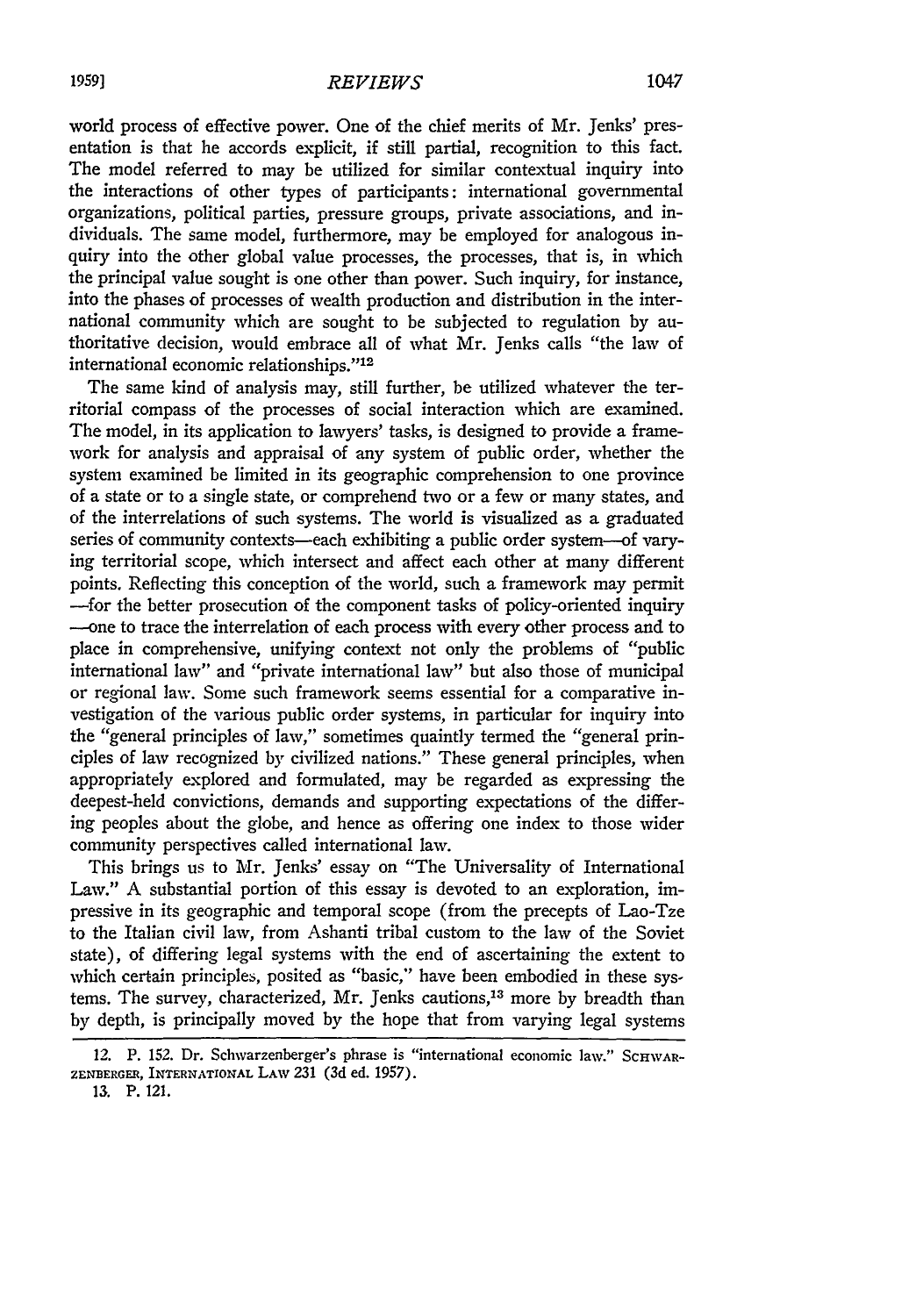may be drawn the elements of "a legal system with sufficiently broad and deep foundations to command the allegiance of a world community with a fundamentally changed composition and distribution of influence."14

Mr. Jenks here gives expression to the long and widely asserted demand of legal scholars for a universal system of international law. This demand commonly has at least two aspects: an assertion that all territorially organized communities, whatever their own internal value-institutional systems, are subject to the same body of authoritative prescriptions in respect of their external relationships; and a demand for uniformity in the application of these prescriptions. The first aspect of universality is stressed in Mr. Jenks' affirmation of the establishment of a "formal universal order" and of the "consolidation of the formal authority of (international) law on a universal basis."<sup>15</sup> He refers, of course, to the United Nations, which embraces in its membership practically every state in the world, and to the fact that every member state is automatically a "party" to the Statute of the International Court of Justice and, in particular, to the Statute's formulation of the "sources of international law." The second aspect of universality, and a circumstance of some notoriety, namely, diversities in the interpretation and application of the same body of authoritative language, are delicately passed over in a paragraph on "The Underlying Strains of the Transition to a Universal Order."<sup>16</sup>

Mr. Jenks touches the heart of the matter in describing the task of all scholars of good faith as that of securing "on a world wide basis the essential elements of a legal order which gives reasonable expression to our sense of right and justice."<sup>17</sup> If, however, any lesson is to be drawn from observing the facts of contemporary international life, it is that different decisionmakers, though purporting to subscribe to the same legal principles, are in fact moved by different senses of "right and justice," project differing conceptions of an appropriate world order, and seek to realize very different fundamental policies about allocation of power and other values. The world arena exhibits not just one but several demanded systems of international order, each with its own distinctive pattern of value-shaping and value-sharing, and each aspiring, though with varying expectations of success, to completion. This is a condition which scholars cannot dissolve by decently ignoring it or by reiterating demands for universality. To exorcise this condition may be a task beyond the peculiar skills of lawyers alone, but, frankly recognizing it, they can examine its impact upon decisions made in world value processes.

Beyond beginning sophistication about competing conceptions of public order for the world, legal scholars who are convinced that the kind of basic policies expressed in the law which achieves effective universality does profoundly matter, appropriately give priority to the clarification and appraisal

<sup>14.</sup> P. 87.

<sup>15.</sup> Pp. 77-78.

<sup>16.</sup> Pp. 79-80.

<sup>17.</sup> P. 120. (Emphasis added.)